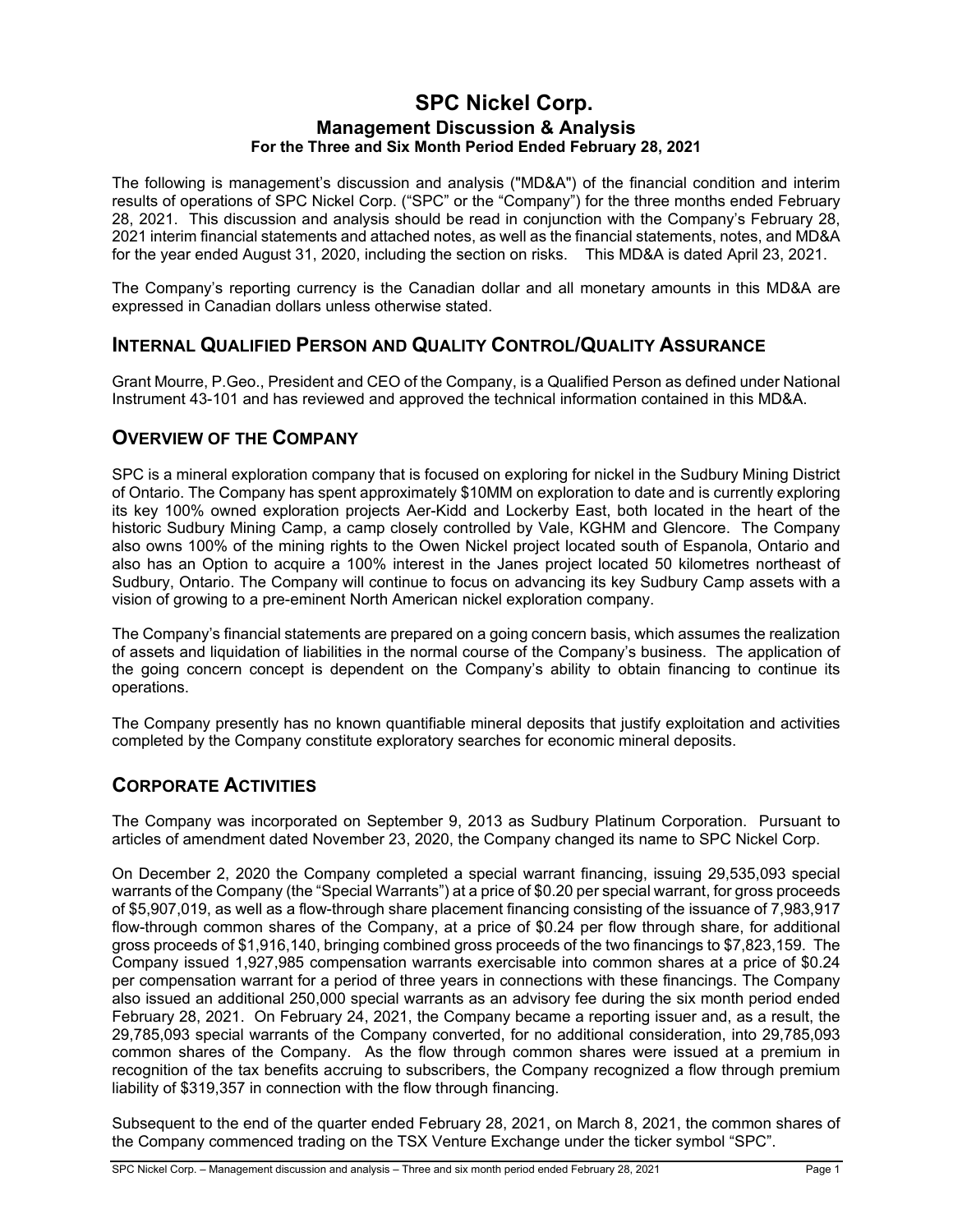# **MINERAL PROPERTIES, ACTIVITY AND PLANS**

### **OVERVIEW OF PROJECTS**

SPC owns three properties, two of which are in the Sudbury Mining Camp near Sudbury Ontario (Aer-Kidd Property and Lockerby East Property) and one is near Espanola Ontario (Owen Nickel Property). In addition, it holds an option to acquire 100% of certain mining claims located 50 kilometres northeast of Sudbury (Janes Property).

### **AER-KIDD PROPERTY**

SPC owns 100% of the mining rights for the Aer-Kidd Property that is located approximately 20 kilometres southwest of Sudbury, Ontario, along the Worthington Offset Dyke. The property consists of 5 mining patents (mining rights only) representing approximately 403 hectares.

The property remains subject to a pre-existing underlying agreement that provides a 3% Net Smelter Return royalty ("NSR") royalty to SPG Royalties Inc. (the "Aer-Kidd Royalty") of which one half of the Aer-Kidd Royalty, or a 1.5 % net smelter returns royalty, can be purchased for \$1,250,000. The Aer-Kidd Royalty includes advanced royalty bi-annual payments of \$50,000 which are deductible from future royalty payments based on production from the Aer-Kidd Property. SPC also holds an option to purchase 100% of the property surface rights from the City of Greater Sudbury at any time prior to December 31, 2021 for a cash payment of \$250,000 and a further cash payment of \$250,000 if a mine is brought into commercial production on the Aer-Kidd Property.

### **LOCKERBY EAST PROPERTY**

The Lockerby East Property is located approximately 20 kilometres west of Sudbury, Ontario within the southwest corner of the Sudbury Basin, and consists of approximately 397 hectares of freehold patents. The Lockerby East Property includes 100% of the Lockerby East and South patents as well as a 100% interest in the West Graham Property.

The Company previously held only a 70% interest in the West Graham Property. On December 11, 2020 the Company acquired the remaining 30% interest in the West Graham Property. The purchase price paid by the Company consisted of a cash payment of \$250,000 and 1,000,000 common share purchase warrants, each purchase warrant entitling the recipient to purchase one common share of the Company at a price of \$0.25 per share for one year following the date of acquisition. Additionally, the Company granted the vendor a 1% net smelter return royalty on the West Graham Property.

#### **OWEN NICKEL PROPERTY**

SPC owns 100% of the mining rights of the 764 hectares property located 70 km west of Sudbury Ontario near Espanola. The property consists of 3 mining patents (47.5 hectares) and 716 hectares of crown mining claims.

#### **JANES PROPERTY**

On July 5, 2020, the Company entered into an option agreement to acquire a 100% interest in the Janes Property prospectors Brian Wright and Randy Stewart (together, the "Optionors"). To earn a 100% interest in the Janes Property, the Company must pay \$335,000 in cash over five years, issue \$155,000 worth of Common Shares over five years and expend work commitments totaling \$227,000 over five years. Upon the Company vesting a 100% interest the Janes Property, the Optionors would retain a 2% NSR of which the Company can purchase the first 1% for \$1,000,000 and the remaining 1% for an additional \$500,000 up to the point of commercial production. Portions of the Janes Property remain subject to a pre-existing underlying agreement that provides a 1% NSR to a previous owner, of which all of the 1.0% NSR can be purchased for \$1,000,000. The maximum allowable NSR on any portion of the Janes Property is 2%. On claims containing the pre-existing 1% NSR, the NSR awarded to the Optionors is reduced from 2% to 1%, of which the Company can purchase the first 0.5% for \$500,000 and the remaining 0.5% for an additional \$500,000 up to the point of commercial production.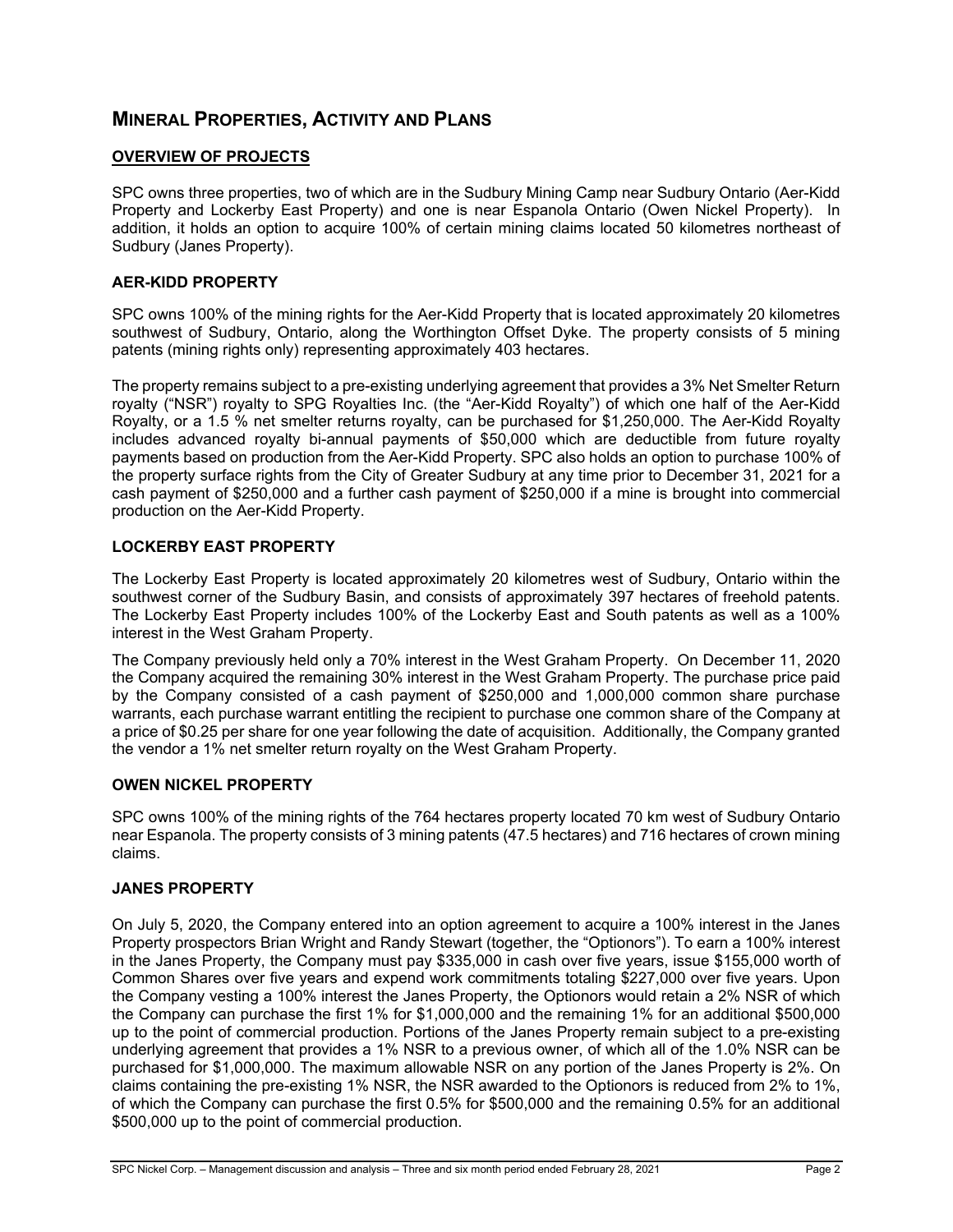As at August 31, 2020, the Janes property consists of 95 staked mining claims for a total of 2,888 hectares.

### **EXPLORATION HIGHLIGHTS**

### **AER-KIDD PROPERTY**

From August through to November 2019, SPC completed 4,669 metres (3,936 metres cored) in eight holes testing the mineral potential of the area down-dip of the Robinson Mine. Holes AK-19-031 to 036 were designed to test the down-dip potential of the Robinson Mine from the lowest level of the mine (350 metres) down to a vertical depth of 650 metres.

Highlights from the drilling include:

- Drill hole AK-19-032 intersected mineralization over 4.65 metres containing 1.07% Ni, 1.09% Cu and 0.98g/t PGM (0.60 g/t Pt, 0.23 g/t Pd, 0.16 g/t Au) from 355.35-360.00 metres including a higher grade section of 2.70% Ni, 2.17% Cu and 1.17g/t PGM (0.96 g/t Pt, 0.10 g/t Pd, 0.11 g/t Au) over 1.60 metres.
- Drill hole AK-19-034 intersected mineralization over 12.95 metres containing 0.32% Ni, 1.17% Cu and 1.14g/t PGM (0.39 g/t Pt, 0.47 g/t Pd, 0.28 g/t Au) from 662.60-675.55 metres including a higher grade section of 0.61% Ni, 2.77% Cu and 1.99g/t PGM (0.29 g/t Pt, 0.98 g/t Pd, 0.73 g/t Au) over 3.55 metres.
- Drill hole AK-19-035 intersected mineralization over 22.45 metres containing 0.54% Ni, 0.41% Cu and 3.83g/t PGM (0.97 g/t Pt, 0.79 g/t Pd, 2.08 g/t Au) from 430.95-453.40 metres including a higher grade section of 3.20% Ni, 0.97% Cu and 77.68g/t PGM (9.64 g/t Pt, 7.34 g/t Pd, 60.70 g/t Au) over 0.65 metres.

From November 2019 through to February 28, 2021 there were no substantive exploration activities completed on the Aer-Kidd Property.

The 2021 Aer-Kidd drill program is planned to start March 2021 and will consist of between 15,000 and 20,000 metres of diamond drilling.

#### **JANES PROPERTY**

The Janes Property is located 45 kilometres northwest of the City of Greater Sudbury (74 kilometres by road) and within hauling distance of the processing and smelting infrastructure located within Sudbury. The Janes Property was initially explored in 1969 by Kennco Exploration (Canada) Ltd., which reported both disseminated and massive Cu-Ni sulphide mineralization (PGM not reported) occurring near the base of a large Nipissing Diabase sill.

On September 14, 2020, the Company announced assays results from samples collected on the Janes Property. A total of 11 samples were collect from two historic surface trenches as part of the Company's due diligence process. Assay results returned encouraging levels of both base and precious metals with values ranging from 0.20 to 2.38 % Ni and 2.08 to 675 g/t Pd.

Also in September 2020, the Company completed a detailed channel sampling program at historic trenches 1 and 4 on the Janes Property. The objective of the program was to collect continuous samples across the known mineralization in order to better determine the distribution and grade of the mineralization. A total of sixteen channels, ranging in length from 3.0 metres up to maximum length of 22.0 metres and with an aggregate length of 137.5 metres were completed across historic trenches 1 and 4. A total of 273 samples each measuring 0.5 metres in length were collected.

Results from the channel sampling were encouraging and comparable to historically down-dip drill intersections reported by previous operator Pacific North West Capital Corp. (recently renamed to New Age Metals) between 1997-2001. Highlights from trench 1 include 2.25 g/t Pd, 0.41 g/t Pt, 0.43 g/t Au, 1.09 wt.% Cu and 0.50 wt.% Ni over a continuous channel length of 22.0 metres. At trench 4 highlights include 4.15 g/t Pd, 1.0 g/t Pt, 0.35 g/t Au, 0.66 wt.% Cu and 0.78 wt.% Ni over a continuous channel length of 6.0 metres. Results from channel sampling will be incorporated into the geological model and be used to help guide any future exploration programs on the property (see press released dated March 22, 2021).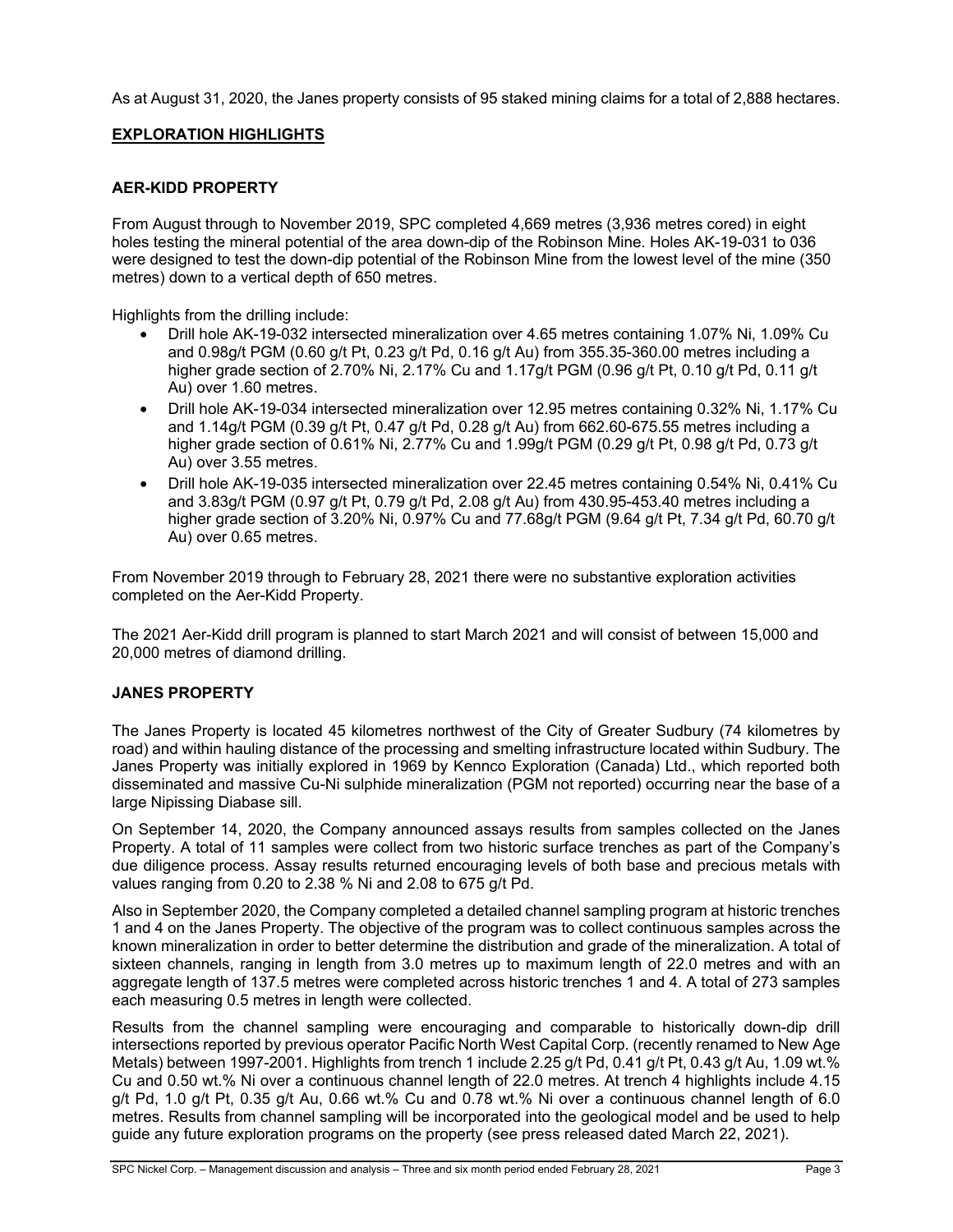In November 2020, the Company completed a detailed magnetometer survey and 3D distributed induced polarization survey across the recently completed field grid. The objective of the magnetometer and 3D distributed induced polarization surveys were to perform a multidirectional reconnaissance of the area. The surveys were designed to investigate the geophysical signature of the known mineralization and to assist in the determination of the extent of the mineralization. A total of 25.55 line kilometres of current injection was performed at an approximate injection interval between 25 metres and 50 metres. This survey area consisted of 574 injection locations over two setups that spanned a footprint of 2.04 square kilometres. The survey was performed between November 16th to 30th, 2020. The results indicated multiply high priority chargeability IP targets (Target A, B, C) across the exploration grid. Characteristics of these targets are as follows:

- Target A: Survey results show a NE-SW trending linear chargeability anomaly spanning 125 metres wide by 600 metres long in horizontal plan view that correlates well with the known mineralization in and around Trenches 1 and 4. Geologically, this area is interpreted to represent the eastern limb of a folded (anticline) mafic Nipissing sill where sulphide mineralization occurs near the SE dipping basal contact of the sill. All historic work completed to date on the Janes Property has focused on this area. In 1999, Pacific North West Capital Corp. ("PFN") completed two shallow holes beneath historic Trench 1. Hole JR99-01 drilled by PFN intersected 2.28 g/t Pd, 0.33 g/t Pt, 0.20 g/t Au, 1.01% Cu and 0.27% Ni over 18.05 metres from 32.0 – 50.05 m. Hole JR99-06 drilled by PFN intersected 2.08 g/t Pd, 0.33 g/t Pt, 0.30 g/t Au, 0.84% Cu and 0.27% Ni over 14.01 metres from 9.90 – 23.91 metres.
- Target B: Survey results show a large 300 metres by 450 metres chargeability anomaly in an area that has seen no previous exploration activities. The current geological model suggest that this area may be like the Target A area except on the opposite NW dipping limb of the folded Nipissing sill. It is also important to note that the anomaly appears to be open to the NW.
- Target C: Survey results show a broad zone of NW-SE trending chargeability anomalies that are proximal to an extensive NW-SE trending mafic dyke. It is unclear at this point how many of these discreet anomalies are related to the cross-cutting dyke, but it is interesting that some of the anomalies occur along the interpreted contact between the Nipissing sill and the regional sediments.

Exploration plans are being developed for the 2021 summer exploration program and are expected to include geological mapping, geochemical sampling and diamond drilling.

### **DISCUSSION OF OPERATIONS**

### **SELECTED QUARTERLY FINANCIAL INFORMATION**

Expenses for the six month period ended February 28, 2021 were \$1,302,247, compared to \$898,567 for the six month period ended February 29, 2020. The overall increase is primarily due to a \$337,500 stock based compensation expense related to the issuance of stock options during the six month period, without a comparable expenditure having been recognized in the prior year comparative period. In addition, the Company incurred \$414,449 of property acquisition and holding costs during the six month period ended February 28, 2021, being a \$344,878 increase over February 29, 2020 six month property acquisition and holding costs of \$69,571. The Company also saw increases in office and general expenses, professional fees, and consultants, as it increased its corporate activities and moved towards becoming a publicly-listed company. These increases were partially offset by a decrease in exploration expenditures for the year to date, decreasing by \$491,541 from \$716,894 during the six month period ended February 29, 2020 to \$225,313 incurred during the six month period ended February 28, 2021, as the Company conducted limited exploration activities during the first six months of the current fiscal year.

Expenses incurred during the three month period ended February 28, 2021 were similarly higher than the comparative prior year period, with current three month expenditures totalling \$712,274, as compared to \$189,351 of expenditures incurred during the second quarter of the prior fiscal period. Similar to the six month results for the year to date, increased expenditures for the most recent quarter were primarily attributable to increases in property acquisition and holding costs, office and general expenses, professional fees, and consultants, as it increased its corporate activities and moved towards becoming a publicly-traded company.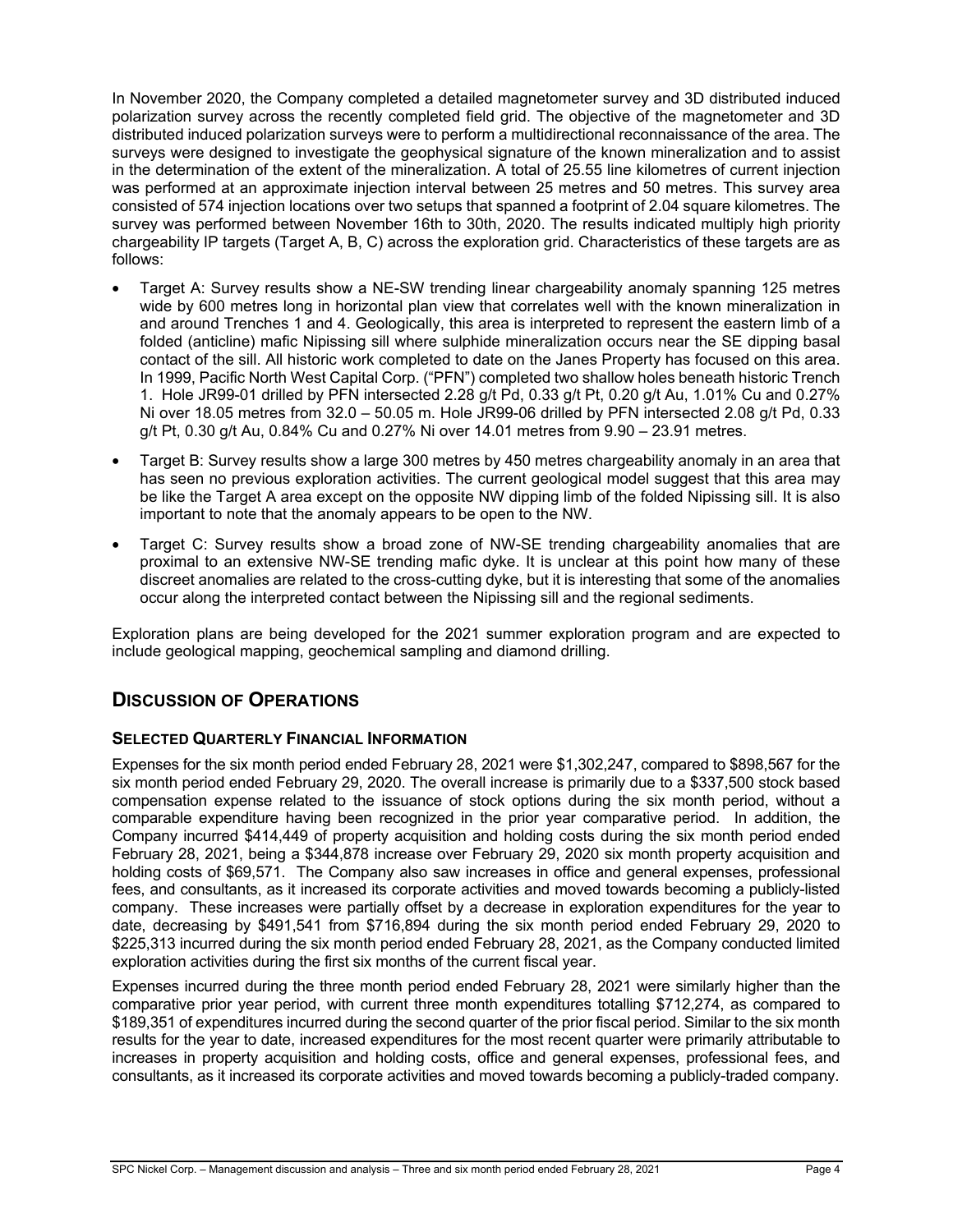The following table details project exploration and evaluation expenditures during the reporting period.

|                                                                                                                |                              |                              | Lockerby                 |                          | Project                  |                        |
|----------------------------------------------------------------------------------------------------------------|------------------------------|------------------------------|--------------------------|--------------------------|--------------------------|------------------------|
|                                                                                                                | <b>AER Kidd</b>              | Owen                         | East                     | Janes                    | Generation               | Total                  |
| Continuity of project expenditures for the six-month period ended February 28, 2021                            |                              |                              |                          |                          |                          |                        |
| Balance August 31, 2020                                                                                        | 8,306,560                    | 4,776                        | 444,019                  | 12,380                   | 55,122                   | 8,822,857              |
| Payments to vendors and optionors                                                                              | 50,000                       | $\overline{\phantom{a}}$     | 360,000                  | ÷                        | $\overline{\phantom{a}}$ | 410,000                |
| Other acquisition and holding costs                                                                            | 1,598                        | -                            | 2,851                    |                          |                          | 4,449                  |
| Total acquisition costs for the period                                                                         | 51,598                       | $\qquad \qquad \blacksquare$ | 362,851                  | $\blacksquare$           |                          | 414,449                |
|                                                                                                                |                              |                              |                          |                          |                          |                        |
| Assays, logging, and sampling                                                                                  |                              |                              |                          |                          | 23,981                   | 23,981                 |
| Camps, accommodations, meals, travel                                                                           | 26                           |                              |                          | $\overline{a}$           | 9,121                    | 9,147                  |
| Environmental                                                                                                  | 5,760                        |                              |                          | $\overline{a}$           |                          | 5,760                  |
| Equipment rental                                                                                               |                              |                              |                          | $\overline{a}$           | 550                      | 550                    |
| Field supplies and consumables                                                                                 | 8                            |                              |                          |                          | 83                       | 91                     |
| Field office                                                                                                   | 9,785                        |                              |                          |                          |                          | 9,785                  |
| Payroll and project management                                                                                 | 15,791                       | $\overline{a}$               | 4,013                    |                          | 32,274                   | 52,079                 |
| Stripping and trenching                                                                                        |                              |                              |                          | ÷                        | 11,975                   | 11,975                 |
| Surveys and line cutting                                                                                       | $\qquad \qquad \blacksquare$ | $\overline{a}$               |                          | $\overline{\phantom{a}}$ | 110,950                  | 110,950                |
| Vehicles                                                                                                       | 95                           | $\overline{a}$               | $\overline{\phantom{a}}$ | $\overline{\phantom{a}}$ | 899                      | 994                    |
| Exploration and evaluation expenditures for the period                                                         | 31,466                       | $\qquad \qquad \blacksquare$ | 4,013                    | $\overline{\phantom{a}}$ | 189,834                  | 225,313                |
| Balance February 28, 2021                                                                                      | 8,389,624                    | 4,776                        | 810,883                  | 12,380                   | 244,956                  | 9,462,619              |
|                                                                                                                |                              |                              |                          |                          |                          |                        |
| February 28,2021 balance consists of                                                                           |                              |                              |                          |                          |                          |                        |
| Acquisition costs                                                                                              | 2,109,489                    | 3,366                        | 606,966                  | 11,100                   | 8,006                    | 2,738,927              |
| <b>Exploration expenditures</b>                                                                                | 6,280,135                    | 1,410                        | 203,917                  | 1,280                    | 236,950                  | 6,723,692              |
|                                                                                                                | 8,389,624                    | 4,776                        | 810,883                  | 12,380                   | 244,956                  | 9,462,619              |
|                                                                                                                |                              |                              |                          |                          |                          |                        |
|                                                                                                                |                              |                              |                          |                          |                          |                        |
|                                                                                                                |                              |                              | Lockerby                 |                          | Project                  |                        |
|                                                                                                                | <b>AER Kidd</b>              | Owen                         | East                     | Janes                    | Generation               | Total                  |
|                                                                                                                |                              |                              |                          |                          |                          |                        |
| Continuity of project expenditures for the six-month period ended February 29, 2020<br>Balance August 31, 2019 | 7,668,649                    | 3,614                        | 435,956                  |                          | 38,443                   | 8,146,662              |
| Payments to vendors and optionors                                                                              | 50,000                       |                              |                          |                          | 2,500                    | 52,500                 |
| Other acquisition and holding costs                                                                            | 4,773                        | 641                          | 3,651                    |                          | 8,007                    | 17,071                 |
| Total acquisition costs for the period                                                                         | 54,773                       | 641                          | 3,651                    |                          | 10,507                   | 69,571                 |
|                                                                                                                |                              |                              |                          |                          |                          |                        |
| Camps, accommodations, meals, travel                                                                           | 4,853                        |                              |                          |                          |                          | 4,853                  |
| Drilling                                                                                                       | 486,736                      |                              |                          |                          |                          | 486,736                |
| Environmental                                                                                                  | 5,280                        |                              |                          |                          |                          | 5,280                  |
| Equipment rental                                                                                               | 7,636                        |                              |                          |                          |                          | 7,636                  |
| Field supplies and consumables                                                                                 | 3,878                        |                              | 16                       |                          | 15                       | 3,909                  |
| Field office                                                                                                   | 12,850                       |                              |                          |                          |                          | 12,850                 |
| Payroll and project management                                                                                 | 112,191                      | 327                          |                          |                          | 7,945                    | 120,463                |
| Surveys and line cutting                                                                                       | 63,591                       |                              |                          |                          |                          | 63,591                 |
| Vehicles                                                                                                       | 11,537                       |                              |                          |                          |                          | 11,537                 |
| Additions for the period                                                                                       | 708,552                      | 327                          | 16                       |                          | 7,960                    | 716,854                |
| Balance February 29, 2020                                                                                      | 8,431,974                    | 4,582                        | 439,623                  |                          | 56,909                   | 8,933,088              |
|                                                                                                                |                              |                              |                          |                          |                          |                        |
| February 29, 2020 balance consists of                                                                          |                              |                              |                          |                          |                          |                        |
| Acquisition costs                                                                                              | 2,003,160                    | 3,172                        | 239,719                  |                          | 10,507                   | 2,256,557              |
| <b>Exploration expenditures</b>                                                                                | 6,428,814<br>8,431,974       | 1,410<br>4,582               | 199,904<br>439,623       |                          | 46,403<br>56,909         | 6,676,531<br>8,933,088 |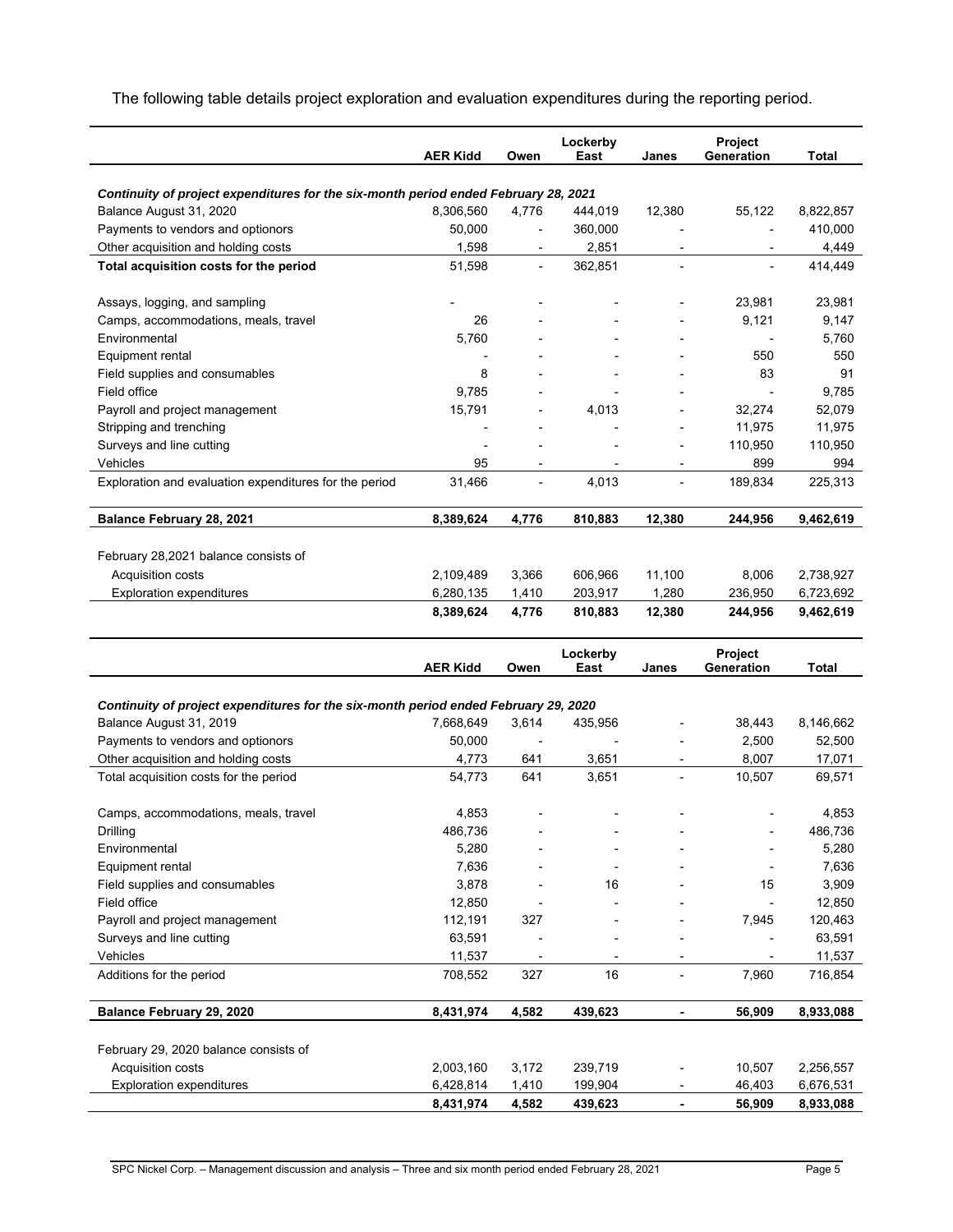A summary of selected unaudited financial information for the past eight quarters is presented below:

|                              | February 28,<br>2021 | November 30,<br>2020 | August 31,<br>2020 | May 31,<br>2020 |
|------------------------------|----------------------|----------------------|--------------------|-----------------|
| <b>Operating Expenses</b>    | (712, 274)           | (589,973)            | (185, 239)         | (61, 731)       |
| (Loss) from Operations       | (712, 257)           | (589, 905)           | (185, 235)         | (59, 812)       |
| Net (Loss) for the period    | (712, 257)           | (589, 905)           | (185, 235)         | (59, 812)       |
| (Loss) per share - basic and |                      |                      |                    |                 |
| fully diluted                | (0.01)               | (0.01)               | (0.00)             | (0.00)          |
| <b>Total Assets</b>          | 8,463,970            | 2,657,049            | 1,827,782          | 103,211         |
| <b>Total Liabilities</b>     | 463,656              | 1,166,404            | 144,732            | 290,075         |

|                              | February 29,<br>2020 | November 30,<br>2019 | August 31,<br>2019 | May 31,<br>2019 |
|------------------------------|----------------------|----------------------|--------------------|-----------------|
| <b>Operating Expenses</b>    | (189, 351)           | (709,216)            | (270, 812)         | (208, 095)      |
| (Loss) from Operations       | (189, 257)           | (512, 621)           | (216, 790)         | (198, 518)      |
| Net (Loss) for the period    | (189, 257)           | (512, 621)           | (216, 790)         | (198, 518)      |
| (Loss) per share - basic and |                      |                      |                    |                 |
| fully diluted                | (0.00)               | (0.01)               | (0.00)             | (0.00)          |
| <b>Total Assets</b>          | 214,416              | 389,078              | 967,740            | 1,070,281       |
| <b>Total Liabilities</b>     | 341,968              | 341,372              | 407,413            | 43,165          |

# **LIQUIDITY AND CAPITAL RESOURCES**

As at February 28, 2021, the Company had cash balances of \$8,273,556 compared with \$1,783,513 as at August 31, 2020. The Company had current assets of \$8,403,189 and current liabilities of \$463,656, for net working capital of \$8,000,314 as at February 28, 2021.

At present, the Company's operations do not generate cash flow and its financial success is dependent on management's ability to discover and develop economically viable mineral deposits and to raise money to support the discovery and development of such mineral deposits. The mineral exploration process can take many years and is subject to factors that are beyond the Company's control.

In order to finance the Company's exploration programs and to cover administrative and overhead expenses, the Company raises money through equity sales. Many factors influence the Company's ability to raise funds, including the health of the resource market, the climate for mineral exploration investment, the Company's track record, and the experience and caliber of its management. Actual funding requirements may vary from those planned due to a number of factors, including the progress of exploration activities. Management believes it will be able to raise equity capital as required in the long term, but recognizes there will be risks involved that may be beyond their control. There is no assurance that new funding will be available at the times required or desired by the Company. See "Risk Factors". Currently, the Company holds exploration projects and it is anticipated that additional equity financing will be available going forward. Equity markets do fluctuate which could affect timing of future financings. The Company continues to source other avenues of financing, including strategic partnerships in relation to its non-material properties, which may reduce the Company's reliance on equity financing.

# **OUTSTANDING SHARE, WARRANT AND OPTION DATA**

As at April 22, 2021, the Company had the following securities outstanding:

| $\bullet$ | Common Shares Issued | 102,130,525 |
|-----------|----------------------|-------------|
| $\bullet$ | Warrants             | 6.002.380   |
|           | Options              | 4.880.000   |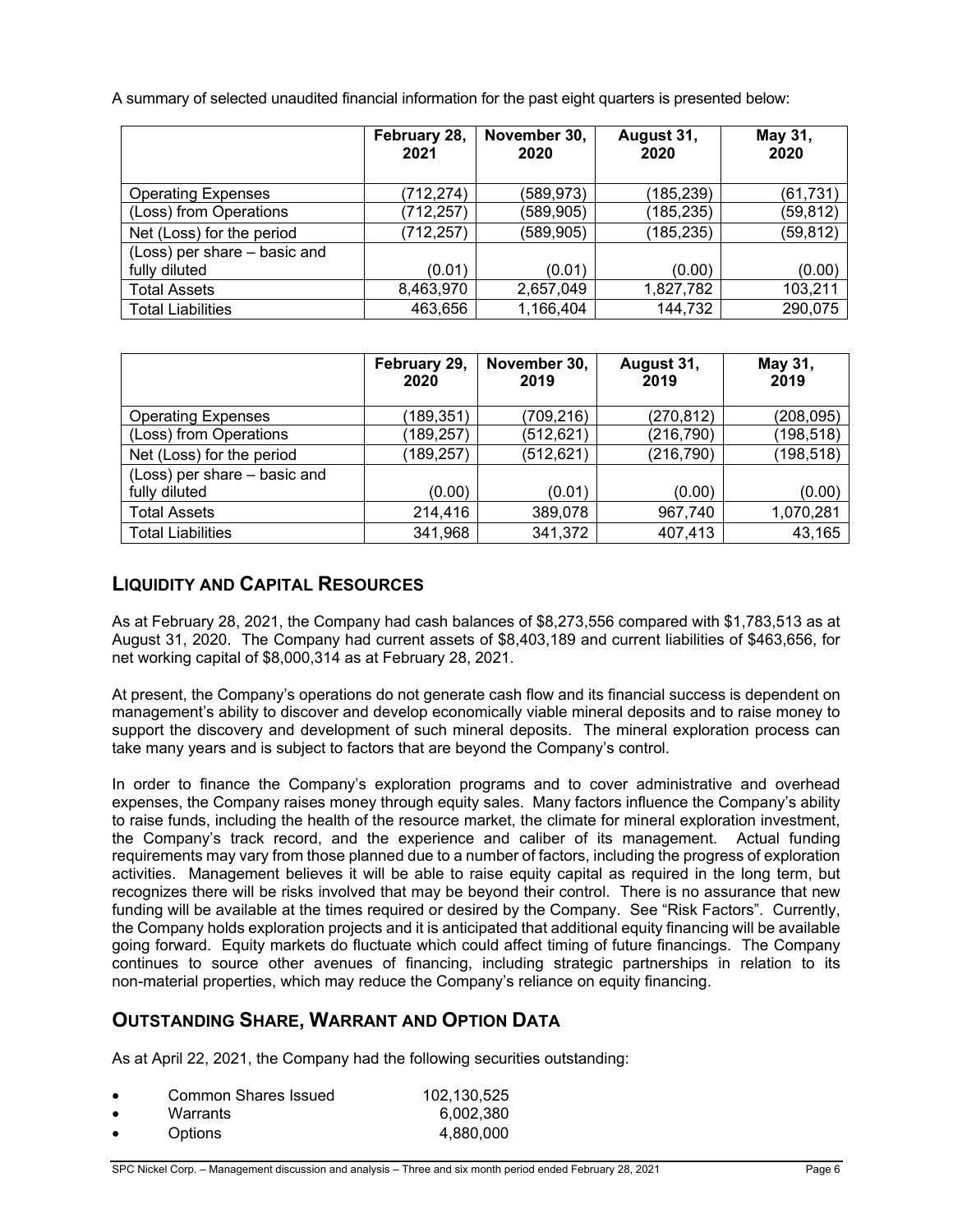### **FINANCIAL INSTRUMENTS AND RISK MANAGEMENT**

The Company's financial instruments consist of cash, receivables, and accounts payable and accrued liabilities. The fair values these financial instruments approximate their carrying values due to their shortterm nature.

### Credit Risk

Credit risk is the risk of potential loss to the Company if the counterparty to a financial instrument fails to meet its contractual obligations. The Company's credit risk is primarily attributable to cash and receivables. The Company maintains its cash with high-credit quality financial institutions, thus limiting its exposure to credit risk on such financial assets.

### Liquidity Risk

Liquidity risk is the risk that the Company will not be able to meet its financial obligations as they fall due. The Company maintains sufficient cash balances to meet current working capital requirements. The Company is considered to be in the exploration and evaluation stage, thus, it is dependent on obtaining regular financings in order to continue its exploration and evaluation programs. Despite previous success in acquiring these financings, there is no guarantee of obtaining future financings. The Company's cash is available on demand for the Company's programs and is not invested in any asset-backed commercial paper. The Company believes it has sufficient cash resources to pay its obligations associated with its financial liabilities as at February 28, 2021.

### Interest Rate Risk

The Company's exposure to interest rate risk arises from the interest rate impact on its cash. The Company's practice has been to invest cash at floating rates of interest, in cash equivalents, in order to maintain liquidity, while achieving a satisfactory return for shareholders. There is minimal risk that the Company would recognize any loss as a result of a decrease in the fair value of any guaranteed bank investment certificates included in cash, and restricted cash as they are generally held with large financial institutions.

#### Price Risk

The Company is not currently exposed to price risk, as it does not currently hold Investments in equity instruments.

### **OFF-BALANCE SHEET ARRANGEMENTS**

The Company does not have any off-balance sheet arrangements.

### **TRANSACTIONS WITH RELATED PARTIES**

Related party transactions conducted in the normal course of operations are measured at the exchange value (the amount established and agreed to by the related parties). The terms and conditions of the transactions with key management personnel and their related parties were no more favourable than those available, or which might reasonably be expected to be available, to similar transactions to non-key management personnel related entities on an arm's length basis.

Related parties include the Board of Directors, close family members and enterprises that are controlled by these individuals as well as certain persons performing similar functions.

In accordance with IAS 24, key management personnel are those having authority and responsibility for planning, directing and controlling the activities of the Company directly or indirectly, including any directors (executive and non-executive) of the Company.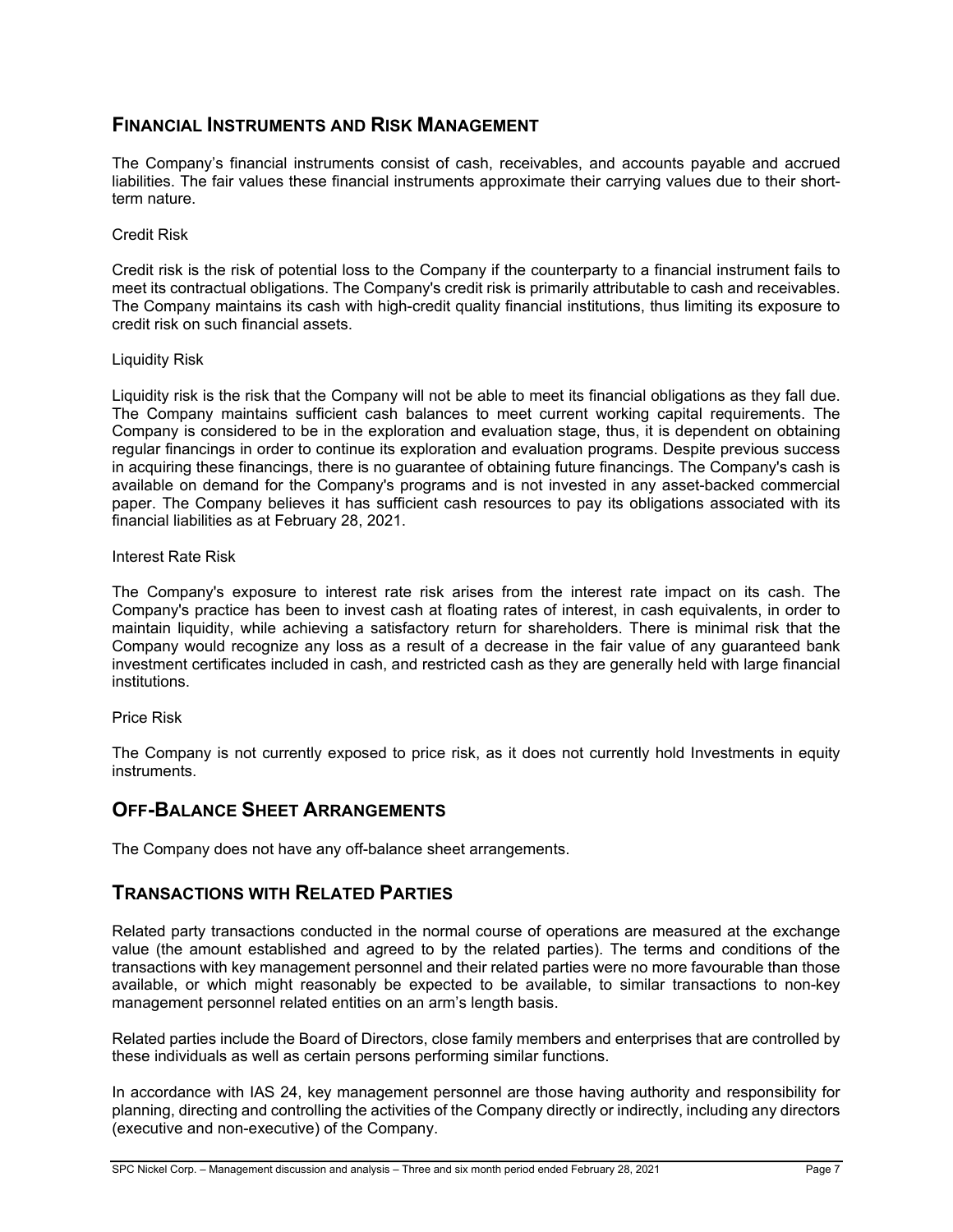The remuneration of directors and key management of the Company for the periods ended February 28, 2021 and February 29, 2020 was as follows:

|                          | 2021    | 2020          |  |
|--------------------------|---------|---------------|--|
| Short term benefits      | 139.374 | 85,955<br>\$. |  |
| Stock based compensation | 322,500 | -             |  |
|                          | 461.875 | 85,955        |  |

Short term benefits are included in office and general, consultant fees, and exploration and evaluation expenditures.

During the six month period ended February 28, 2021, the Company also incurred cost reimbursements, management fees, and exploration fees of \$70,061 (February 29, 2020 -\$136,481) payable to Transition Metals Corp. These amounts were charged pursuant to an agreement between the Company and Transition, whereby Transition charges a 10% fee on all exploration and/ or administrative expenditures (3% in respect of drilling expenditures) of the Company that were administered by Transition on behalf of the Company.

Included in accounts payable and accrued liabilities as at February 28, 2021, is \$37,174 (August 31, 2020 - \$2,200) owing to management and related companies. The amounts are unsecured, non-interest bearing, and are due on demand.

### **COMMITMENTS AND CONTINGENCIES**

#### *Environmental Contingencies*

The Company's exploration activities are subject to various federal and provincial laws and regulations governing the protection of the environment. These laws and regulations are continually changing and generally becoming more restrictive. The Company has made, and expects to make in the future, expenditures to comply with such laws and regulations.

#### *Flow-through Expenditures*

Pursuant to the terms of two flow through financings completed during 2020, the Company has a current obligation to incur a total of \$2,290,828 of flow through expenditures on or prior to December 31, 2021. As at February 28, 2021, the Company has incurred approximately \$225,000 towards this expenditure obligation. The Company anticipates that it will fulfill this expenditures obligation during the course of its planned exploration programs during the balance of calendar 2021. The Company has indemnified subscribers for any tax related obligations that become payable by subscribers in the event that the Company does not meet its expenditure commitments.

### **RISKS, RISK FACTORS, AND UNCERTAINTIES**

The business of exploration and mining involves a high degree of risk and there can be no assurance that the Company's exploration programs will result in profitable mining operations. The current operations of the Company are speculative due to the high-risk nature of its business, which are the acquisition, financing, exploration and development of mining properties. The cost of conducting programs may be substantial and the likelihood of success is difficult to assess. These risk factors could materially affect the Company's future operating results and could cause actual events to differ materially from those described in forward– looking information relating to the Company. See "*Risk Factors*" in the final prospectus filed by the Company on SEDAR on February 24, 2021.

The Company's continued existence is dependent upon the discovery of economically recoverable reserves and resources, securing and maintaining title and beneficial interest in the properties, the ability to obtain the necessary financing to complete exploration, development and construction of a mine and processing facilities, obtaining certain government approvals and attaining profitable production. There can be no assurance that the Company will be able to raise sufficient funds as and when required.